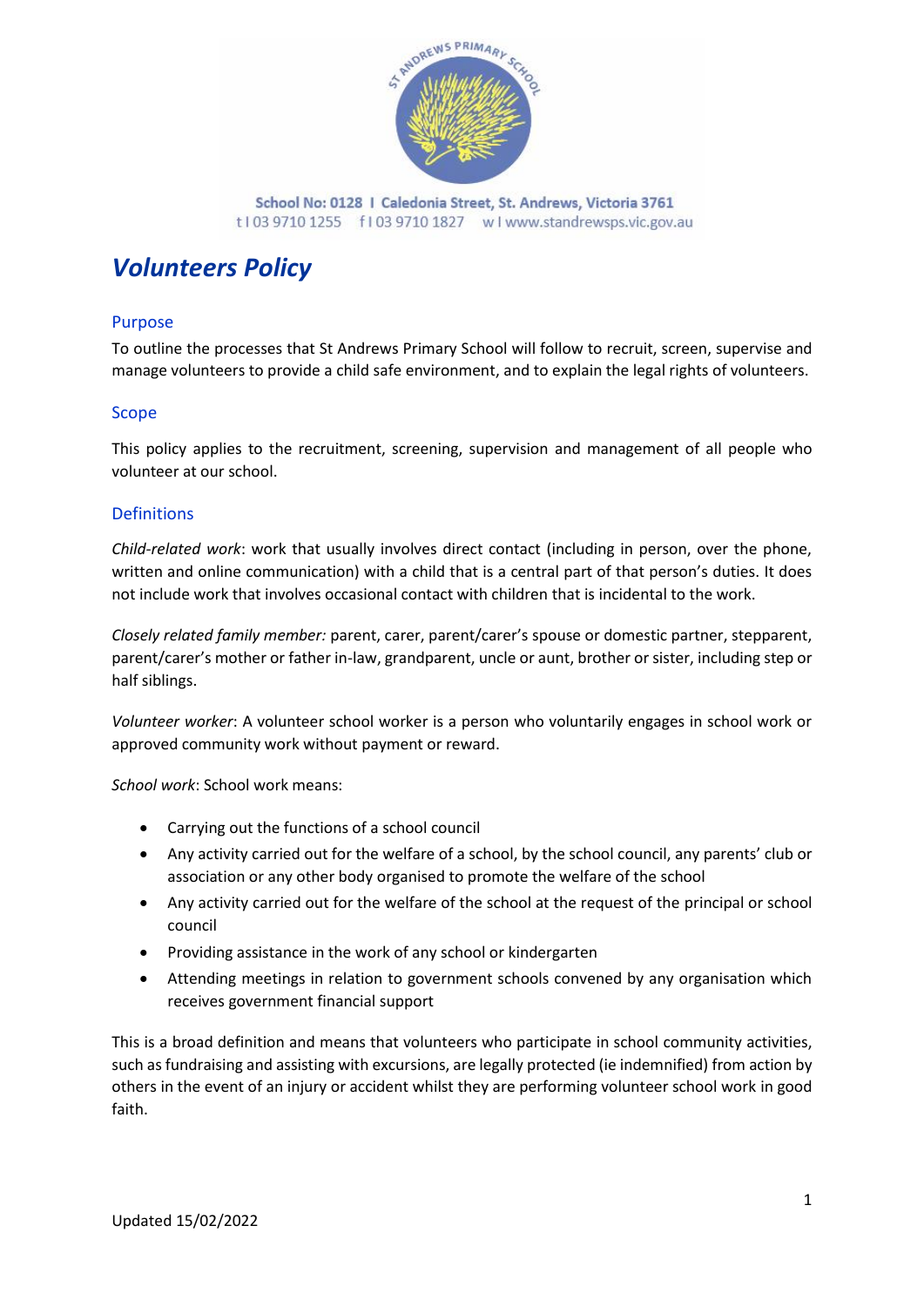# **Policy**

St Andrews Primary School is committed to implementing and following practices which protect the safety and wellbeing of children and our staff and volunteers. St Andrews PS also recognises the valuable contribution that volunteers provide to our school community and the work that we do.

The procedures set out below are designed to ensure that St Andrews Primary School's volunteers are suitable to work with children and are well-placed to make a positive contribution to our school community.

## Becoming a volunteer

Members of our school community who would like to volunteer are encouraged to get in touch with one of our staff members.

## Suitability checks including Working with Children Checks

#### *Working with students*

St Andrews Primary School values the many volunteers that assist our classrooms, with sports events, camps excursions and other events and programs. To ensure that we are meeting our legal obligations under the *Working With Children Act 2005* (Vic) and the Child Safe Standards, St Andrews Primary School is required to undertake suitability checks which may include a Working With Children Check, proof of identity, work history involving children and/or reference checks.

Considering our legal obligations, and our commitment to ensuring that St Andrews Primary School is a child safe environment, we will require volunteers to obtain a WWC Check and produce their valid card to the office for verification in the following circumstances:

- **Volunteers who are not parent/family members** of any student at the school are required to have a WWC Check if they are engaged in child-related work regardless of whether they are being supervised.
- **Parent/family volunteers** who are assisting with any classroom or school activities involving direct contact with children in circumstances where the volunteer's child is **not** participating, or does not ordinarily participate in, the activity.

In addition, depending on the nature of the volunteer work, our school may ask the volunteer to provide other suitability checks at its discretion (for example, references, work history involving children and/or qualifications). Proof of identity may also be required in some circumstances.

#### *Non child-related work*

On some occasions, parents and other members of the school community may volunteer to do work that is not child-related. For example, volunteering on the weekend for gardening, maintenance, working bees, parents and friends club coordination, school council, during which children will not be, or would not reasonably be expected to be, present.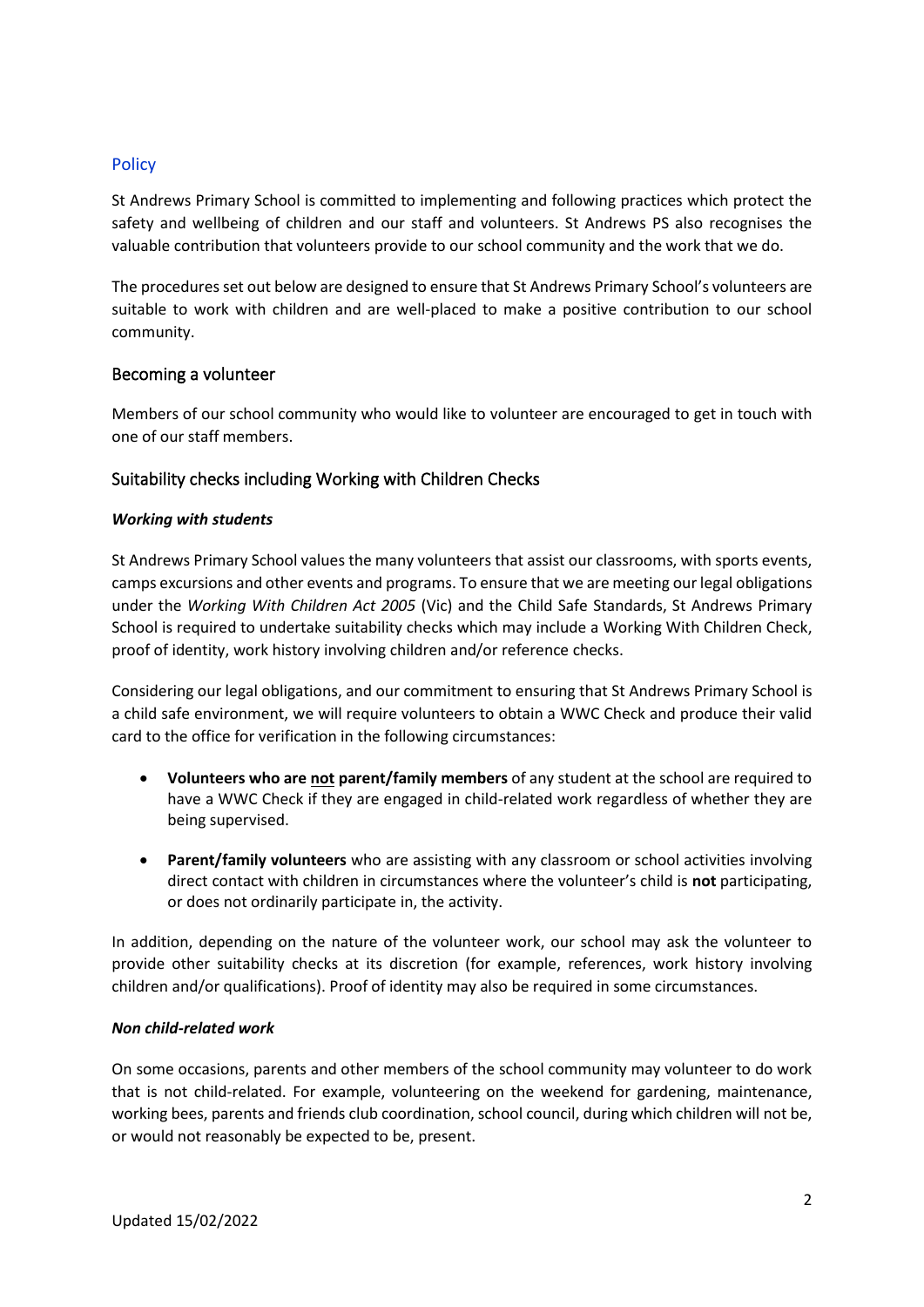Volunteers for this type of work are not required to have Working with Children or other suitability checks as they are not engaged in child-related work and children are not generally present during these activities. However, St Andrews Primary School reserves the right to undertake suitability checks, including proof of identity, Working with Children Checks, at its discretion if considered necessary for any particular activities or circumstances.

# Management and supervision

Volunteer workers will be expected to comply with any reasonable direction of the principal (or their nominee). This will include the requirement to follow our school's policies, including, but not limited to our Child Safety Policy and Statement of Commitment and our Statement of Values. Volunteer workers will also be expected to act consistently with Department of Education and Training policies, to the extent that they apply to volunteer workers, including the Department's policies relating to Equal Opportunity and Anti-Discrimination, Sexual Harassment and Workplace Bullying.

The principal has the discretion to make a decision about the ongoing suitability of a volunteer worker and may determine at any time whether or not a person is suitable to volunteer at St Andrews Primary School.

St Andrews Primary School will provide any appropriate induction and/or training for all volunteer workers. The principal (or their nominee) will determine what induction and/or training is necessary depending on what type of work the volunteer will be engaged in.

All volunteers will be provided induction in relation to St Andrews Primary School's child safety practices, including reporting obligations and procedures. Our school has a Child Safety Reporting Obligations Policy which all staff and volunteers should be aware of.

The principal (or their nominee) will determine what supervision, if any, of volunteers is required for the type of work being performed.

# Compensation

# *Personal injury*

Volunteer workers are covered by the Department of Education and Training's Workers Compensation Policy if they suffer personal injury in the course of engaging in school work.

# *Property damage*

If a volunteer worker suffers damage to their property in the course of carrying out school work, the Minister (or delegate) may authorise such compensation as they consider reasonable in the circumstances. Claims of this nature should be directed to the principal who will direct them to the Department's Legal Division.

# *Public liability insurance*

The Department of Education and Training's public liability insurance policy applies when a volunteer worker engaged in school work is legally liable for:

• a claim for bodily injury to a third party